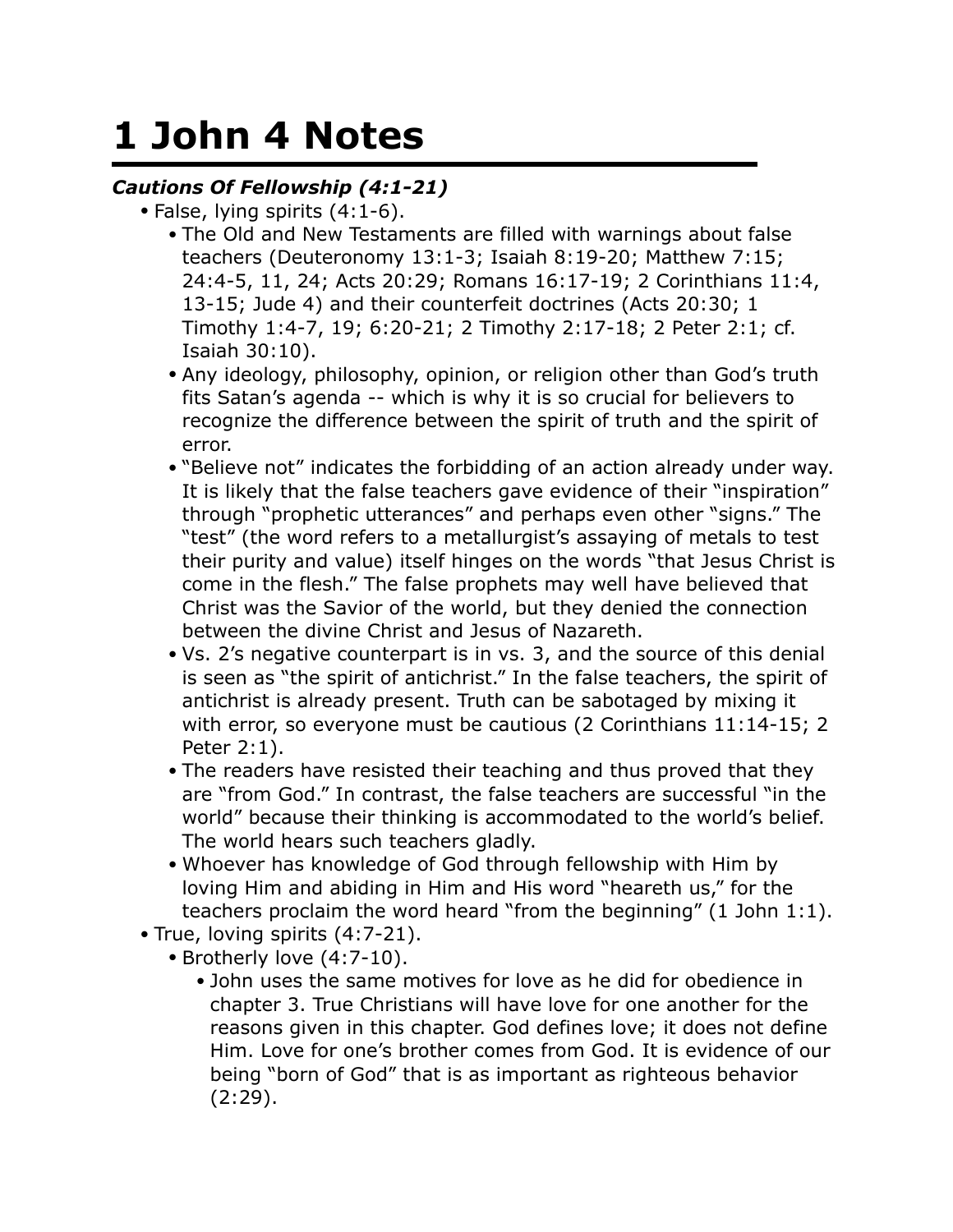- The Jewish leaders of Jesus' day knew a lot about God, but they did not really know Him (1 Timothy 6:20; 2 Timothy 3:7). Whoever does not love does not know God at all, for God in His very nature is love.
- If love does not reign in the heart, you cannot pretend to be like God. Love here is not to be understood as one of God's many activities; rather, every activity of His is loving activity. God's love for us defines what true love requires -- the commitment to sacrifice one's most beloved possession for another's gain.
- Just as God's children must be holy because He is holy (Leviticus 11:44-45; 1 Peter 1:15-16) and merciful because He is merciful (Genesis 19:16; Luke 6:36), so they must love because He loves (cf. Matthew 7:16, 20; 1 John 3:18).
- The glorious nature of love (4:11-21).
	- The simple but profound statement, "God is love," is explained by what God did. The author makes clear that the love he speaks of involves concrete actions. God's love required Him to send His Son. God's love in us requires deeds by which we show our love for one another.
	- John continues to show that the true nature of love is unselfish and sacrificial. Just as God's children must be holy because He is holy (1 Peter 1:16) and merciful because He is merciful (Luke 6:36), so they must love because He loves. We must be like Him.
	- No one has seen God at any time (John 1:18). However, when we keep the command to love one another, God will abide in us, and His love will be perfected (fulfilled, finished) in us (1 John 4:12; 3:24). As God was once present in His Son, so now He is present in Christians, and it is in Christians that love has its ultimate fulfillment.
	- This does not mean we are perfect, but going beyond what would naturally take place points us toward the perfection of God (Matthew 5:48).
	- This love of God is not something that we work up; it is the work of the Spirit in our hearts (Romans 5:5). God's love flows from us as we yield to the influence of the Spirit (Galatians 5:18). Christians do not love each other because of their good qualities, but in spite of their bad qualities.
	- We "see" by faith that the cross of Christ was for our sins and for our salvation. We do "see" in Jesus our own Savior and Lord. John goes on to state that anyone who confesses Jesus has fellowship with the Father. Because the Holy Spirit gives us this "seeing" experience, we are commissioned to bear witness to the event. The apostles testified that the Father sent the Son to be our